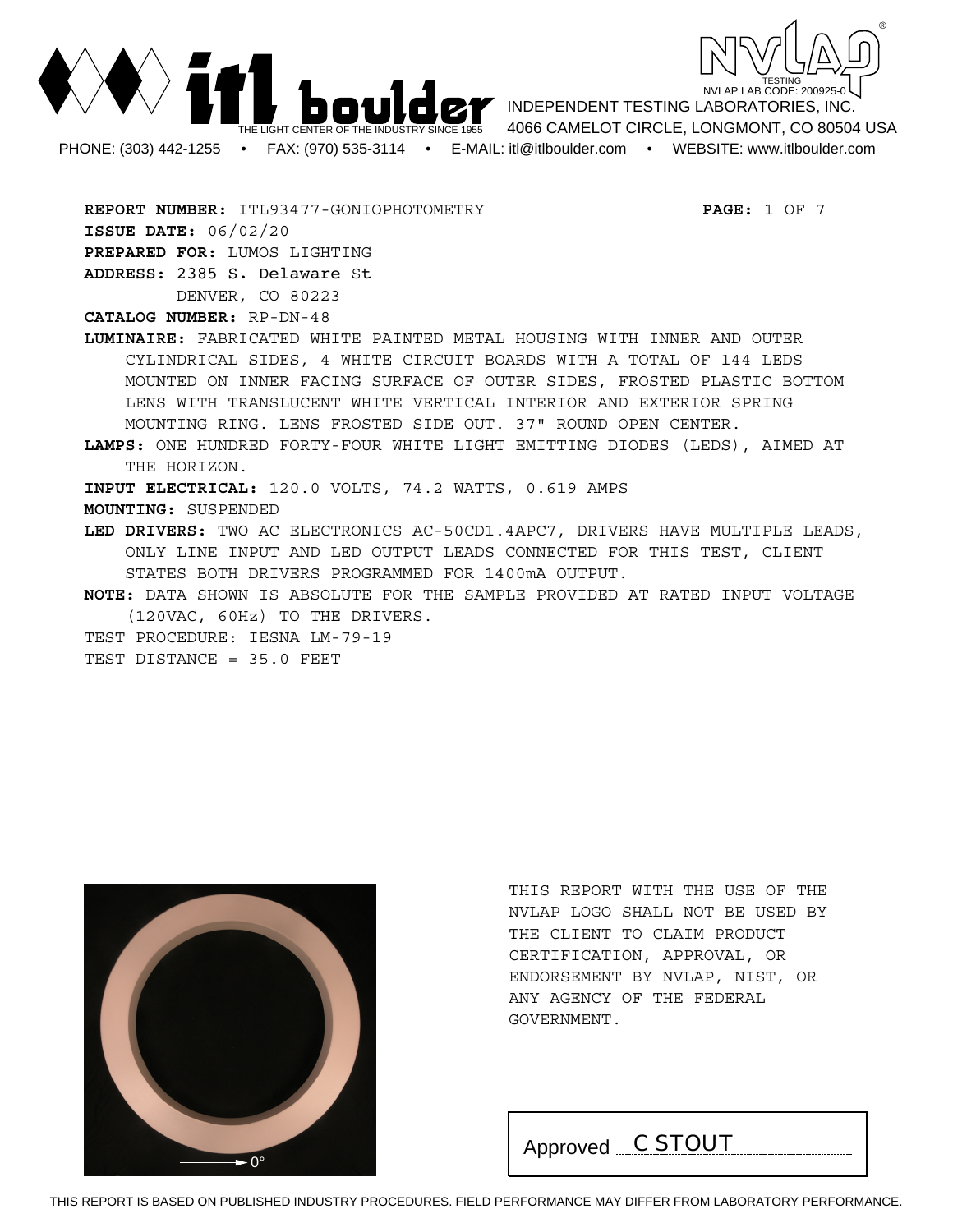

TESTING<br>NVLAP LAB CODE: 200925-0 ®

INDEPENDENT TESTING LABORATORIES, INC. 4066 CAMELOT CIRCLE, LONGMONT, CO 80504 USA PHONE: (303) 442-1255 • FAX: (970) 535-3114 • E-MAIL: itl@itlboulder.com • WEBSITE: www.itlboulder.com

**REPORT NUMBER:** ITL93477-GONIOPHOTOMETRY **PAGE:** 2 OF 7 **ISSUE DATE:** 06/02/20 **PREPARED FOR:** LUMOS LIGHTING **CATALOG NUMBER:** RP-DN-48

| DEG<br>0                                                                                                                                         | CANDELA<br>2140                   |                                                              | LUMENS                                     |                                                                              |
|--------------------------------------------------------------------------------------------------------------------------------------------------|-----------------------------------|--------------------------------------------------------------|--------------------------------------------|------------------------------------------------------------------------------|
| 5<br>15<br>25<br>35                                                                                                                              | 2131<br>2054<br>1898<br>1670      |                                                              | 203<br>580<br>874<br>1044                  |                                                                              |
| 45<br>55<br>65<br>75<br>85                                                                                                                       | 1387<br>1067<br>726<br>386<br>103 |                                                              | 1070<br>953<br>719<br>410<br>119           |                                                                              |
| 90<br>95<br>105<br>115<br>125<br>135                                                                                                             | 9<br>9<br>20<br>18<br>15<br>15    |                                                              | 11<br>20<br>18<br>14<br>12                 |                                                                              |
| 145<br>155<br>165<br>175<br>180                                                                                                                  | 11<br>9<br>9<br>7<br>7            |                                                              | 8<br>$\overline{4}$<br>3<br>$\overline{1}$ |                                                                              |
| ZONAL LUMEN SUMMARY<br>ZONE<br>$0 - 30$<br>$0 - 40$<br>$0 - 60$<br>$0 - 90$<br>$90 - 120$<br>$90 - 130$<br>$90 - 150$<br>$90 - 180$<br>$0 - 180$ | LUMENS                            | 1656<br>2701<br>4723<br>5971<br>49<br>63<br>82<br>90<br>6061 |                                            | %FIXT<br>27.3<br>44.6<br>77.9<br>98.5<br>$0.8$<br>1.0<br>1.4<br>1.5<br>100.0 |
| $EFFICK = 81.7 1m/W$<br>CIE TYPE - DIRECT<br>SPACING CRITERION:<br>BEAM ANGLE (50%) :<br>FIELD ANGLE (10%):                                      |                                   |                                                              | 1.24                                       | 109.8 DEGREES<br>161.3 DEGREES                                               |

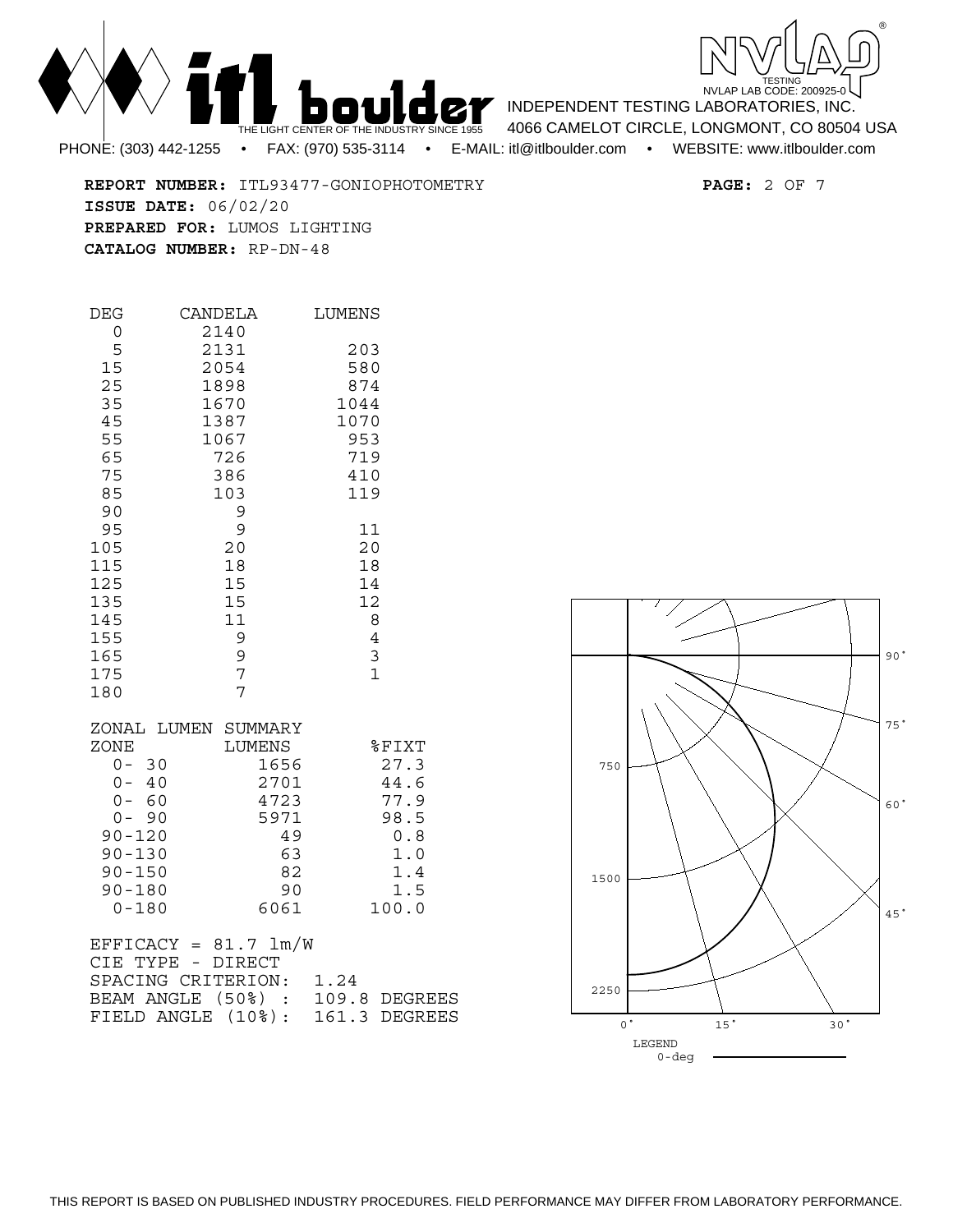



**REPORT NUMBER:** ITL93477-GONIOPHOTOMETRY **PAGE:** 3 OF 7 **ISSUE DATE:** 06/02/20 **PREPARED FOR:** LUMOS LIGHTING **CATALOG NUMBER:** RP-DN-48

LUMINANCE DATA IN CANDELA/SQ M ANGLE AVERAGE IN DEG 45 4479. 4198. 65 3841. 75 3252.

85 2314.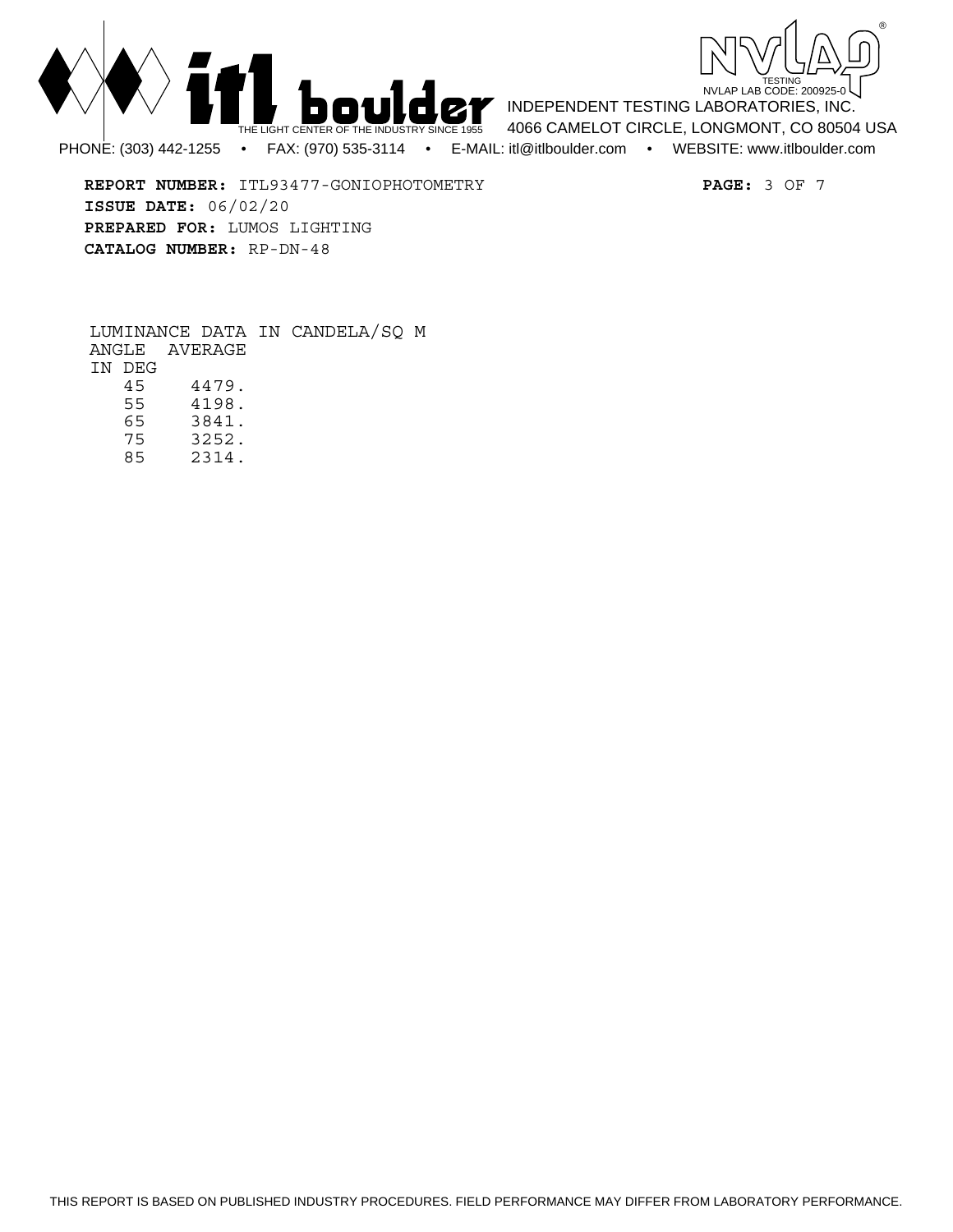



**REPORT NUMBER:** ITL93477-GONIOPHOTOMETRY **PAGE:** 4 OF 7 **ISSUE DATE:** 06/02/20 **PREPARED FOR:** LUMOS LIGHTING **CATALOG NUMBER:** RP-DN-48

CANDELA DISTRIBUTION

 0.0 2140 5.0 2131 10.0 2103 15.0 2054 20.0 1986<br>25.0 1898 25.0 1898 30.0 1792 35.0 1670 40.0 1535 45.0 1387 50.0 1230 55.0 1067 60.0 897 65.0 726 555 75.0 386  $80.0$ 85.0 103<br>90.0 9 90.0 9<br>95.0 9 95.0 9 100.0 17 105.0 20 110.0 19 115.0 18 120.0 17<br>125.0 15  $125.0$ 130.0 15 135.0 15 140.0 15<br>145.0 11 145.0 150.0 10 155.0 9<br>160.0 9 160.0 165.0 9 170.0 8 175.0 7<br>180.0 7 180.0 7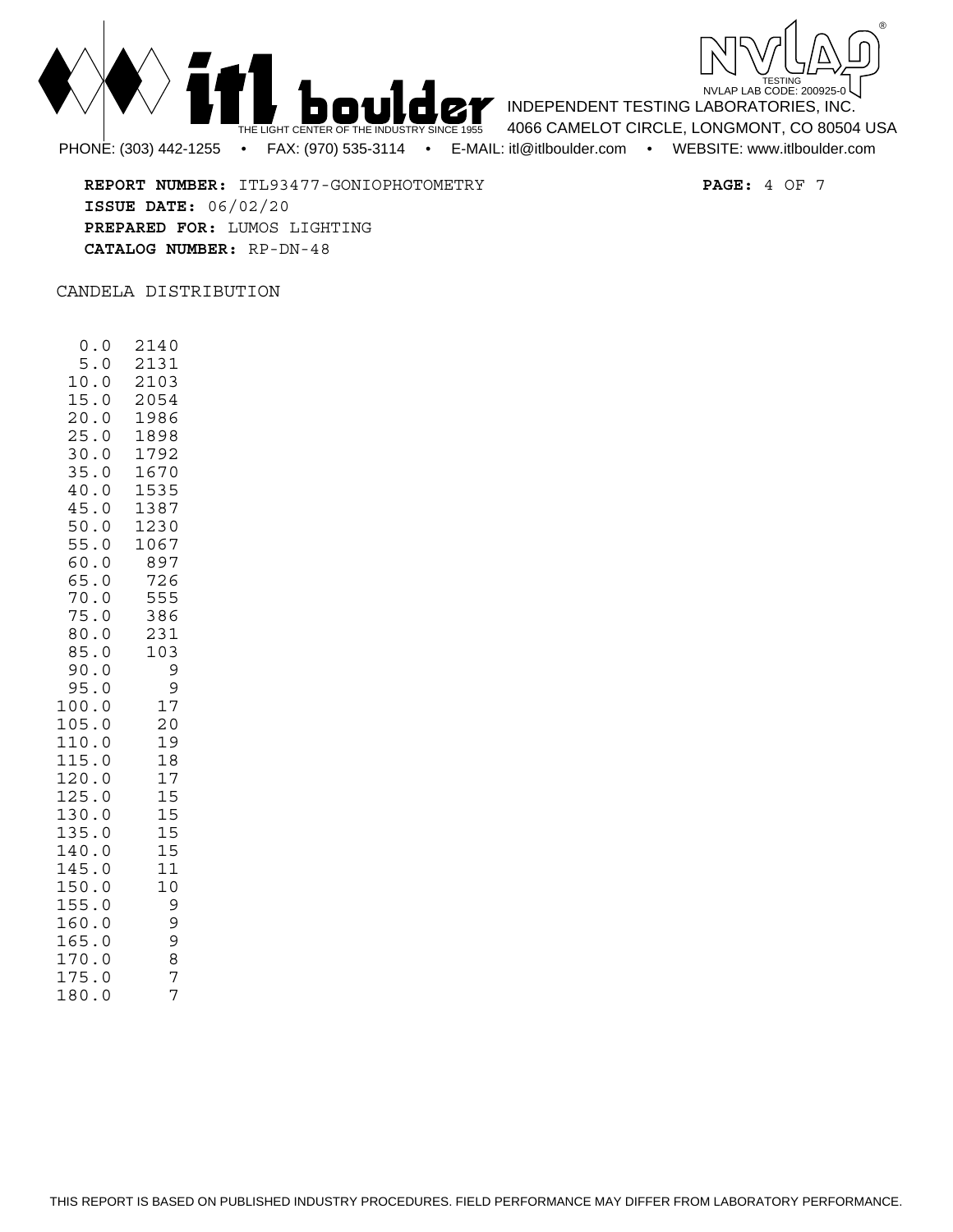



INDEPENDENT TESTING LABORATORIES, INC. 4066 CAMELOT CIRCLE, LONGMONT, CO 80504 USA

**REPORT NUMBER:** ITL93477-GONIOPHOTOMETRY **PAGE:** 5 OF 7 **ISSUE DATE:** 06/02/20 **PREPARED FOR:** LUMOS LIGHTING **CATALOG NUMBER:** RP-DN-48

| 5-DEGREE                  |    |                                         |
|---------------------------|----|-----------------------------------------|
|                           |    | ZONAL LUMEN SUMMARY                     |
| 0 -                       | 5  | 51                                      |
| $5-$                      | 10 | 151                                     |
| $10 -$                    | 15 | 247                                     |
| $15 -$                    | 20 | 333                                     |
| $20 -$                    | 25 | 407                                     |
| $25 -$                    | 30 | 467                                     |
| $30 -$                    | 35 | 510                                     |
| $35 -$                    | 40 | 534                                     |
| $40 -$                    | 45 | 541                                     |
| $45 -$                    | 50 | 529                                     |
| $50 -$                    | 55 | 499                                     |
| $55 -$                    | 60 | 453                                     |
| $60 -$                    | 65 | 394                                     |
| $65 -$                    | 70 | 324                                     |
| $70 -$                    | 75 | 246                                     |
| $75 -$                    | 80 | 164                                     |
| $80 -$                    | 85 | 90                                      |
| $85 -$                    | 90 | 30                                      |
| $90 -$                    | 95 | 5                                       |
| $95 - 100$                |    | 6                                       |
| $100 - 105$               |    | 10                                      |
| 105-110                   |    | 10                                      |
| 110-115                   |    | 9                                       |
| 115-120                   |    | 9                                       |
| $120 - 125$               |    | 7                                       |
| 125-130                   |    | 7                                       |
| 130-135                   |    | 6                                       |
| $135 - 140$               |    | 6                                       |
| $140 - 145$               |    | $\overline{4}$<br>3                     |
| 145-150                   |    | $\overline{c}$                          |
| $150 - 155$               |    |                                         |
| 155-160                   |    | $\overline{\mathbf{c}}$<br>$\mathbf{1}$ |
| 160-165                   |    | $\mathbf 1$                             |
| 165-170                   |    | $\mathbf 1$                             |
| $170 - 175$<br>$75 - 180$ |    |                                         |
| 1                         |    | 0                                       |

| 10-DEGREE   |      |         |
|-------------|------|---------|
| ZONAL LUMEN |      | SUMMARY |
| 0           | 10   | 203     |
| 0 –         | 20   | 782     |
| 0 –         | 30   | 1656    |
| 0 –         | - 40 | 2701    |
| 0 –         | 50   | 3770    |
| 0 –         | 60   | 4723    |
| 0 –         | 70   | 5442    |
| 0 –         | 80   | 5852    |
| $0 -$       | 90   | 5971    |
| 0-100       |      | 5982    |
| 0-110       |      | 6002    |
| 0-120       |      | 6020    |
| $0 - 130$   |      | 6034    |
| $0 - 140$   |      | 6046    |
| 0-150       |      | 6053    |
| 0-160       |      | 6057    |
| 0-170       |      | 6060    |
| 0-180       |      | 6061    |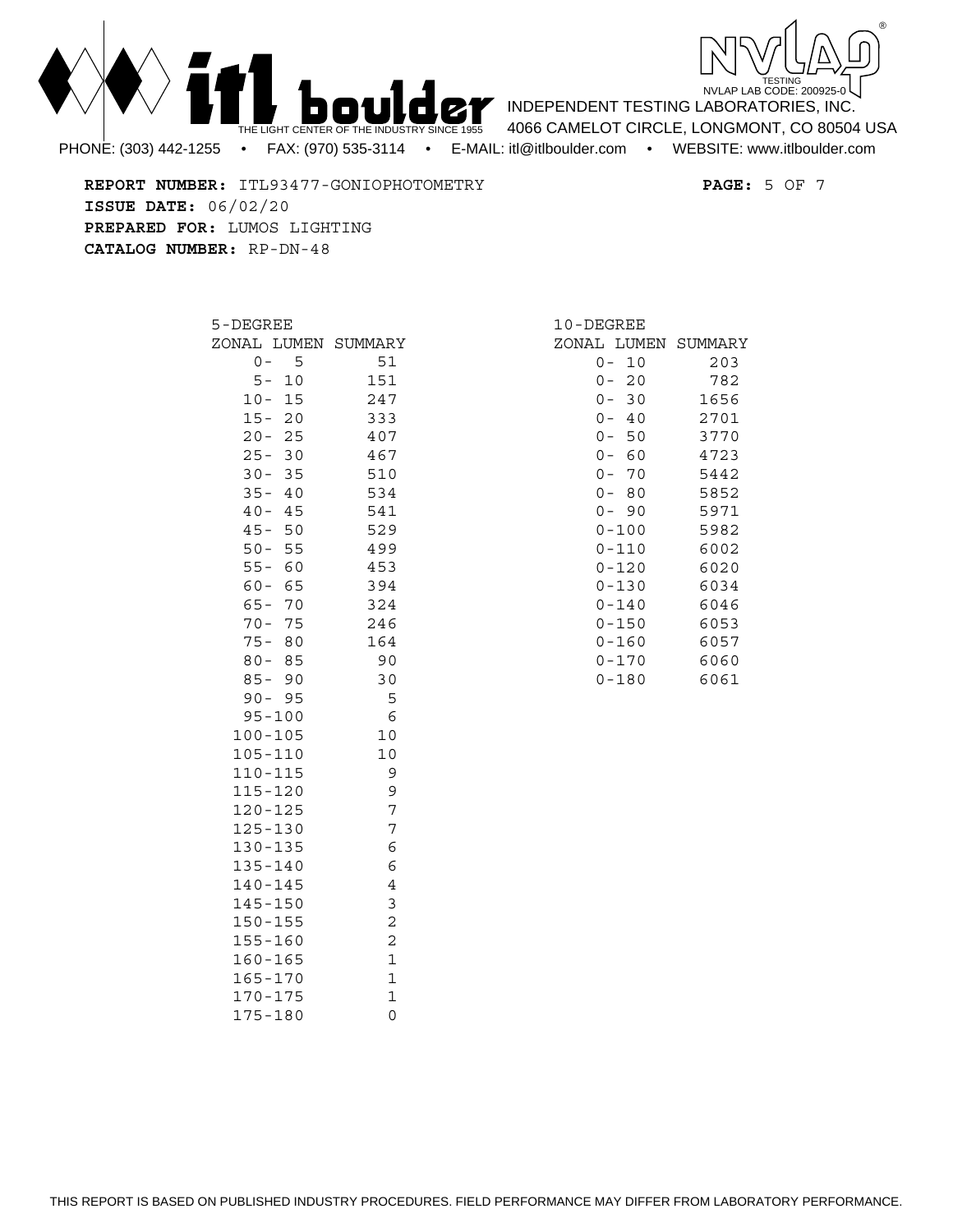



**REPORT NUMBER:** ITL93477-GONIOPHOTOMETRY **PAGE:** 6 OF 7 **ISSUE DATE:** 06/02/20 **PREPARED FOR:** LUMOS LIGHTING **CATALOG NUMBER:** RP-DN-48

COEFFICIENTS OF UTILIZATION - ZONAL CAVITY METHOD

EFFECTIVE FLOOR CAVITY REFLECTANCE 0.20

| RC | 80                     | 70              | 50          | 30           | 10             |    |
|----|------------------------|-----------------|-------------|--------------|----------------|----|
| RW | 50 30<br>70<br>- 1 O   | 70 50 30 10     | 50 30 10    | 50 30 10     | 50 30 10       | 0  |
| 0  | 119119119119           | 116116116116    | 110110110   | 105105105    | 101101101      | 99 |
|    | 108104 99<br>95        | 106101 97 94    | 97 93 91    | 92 90 87     | 89 87 85       | 82 |
| 2  | 99 90 83<br>-78        | 96 88 82 77     | 84 79 75    | 77 73<br>81  | 78 74 71       | 69 |
| 3  | 79 71<br>90<br>65      | 87 78 70<br>-64 | 74 68 63    | 71 66 61     | 69<br>64<br>60 | 58 |
| 4  | 82 70 61 55            | 80 69<br>61 54  | 66 59 53    | 64 57 53     | 61 56 52       | 49 |
| 5  | 76 63 54 47            | 73 62 53 47     | 59 52 46    | 57 51 46     | 55 49 45       | 43 |
| 6  | 57<br>48<br>70 I<br>41 | 68 56 47 41     | 54 46 40    | 52 45 40     | 50 44 40       | 37 |
| 7  | 65 51<br>43<br>- 36    | 63 50 42 36     | 41 36<br>49 | 47<br>40 35  | 46 40 35       | 33 |
| 8  | 60 47 38 32            | 59 46 38 32     | 45 37 32    | 43 37 32     | 42 36 31       | 30 |
| 9  | 56 43 35 29            | 55 42 34 29     | 41 34 29    | 33 29<br>4 Q | 39 33 28       | 27 |
| 10 | 53 40<br>32 26         | 51 39 31 26     | 38 31 26    | 37 31 26     | 36 30 26       | 24 |

ALL CANDELA, LUMENS, LUMINANCE, AND VCP VALUES IN THIS REPORT ARE BASED ON ABSOLUTE PHOTOMETRY. THE COEFFICIENT OF UTILIZATION VALUES ARE BASED ON THE TOTAL ABSOLUTE LUMEN OUTPUT OF THIS TEST SAMPLE.